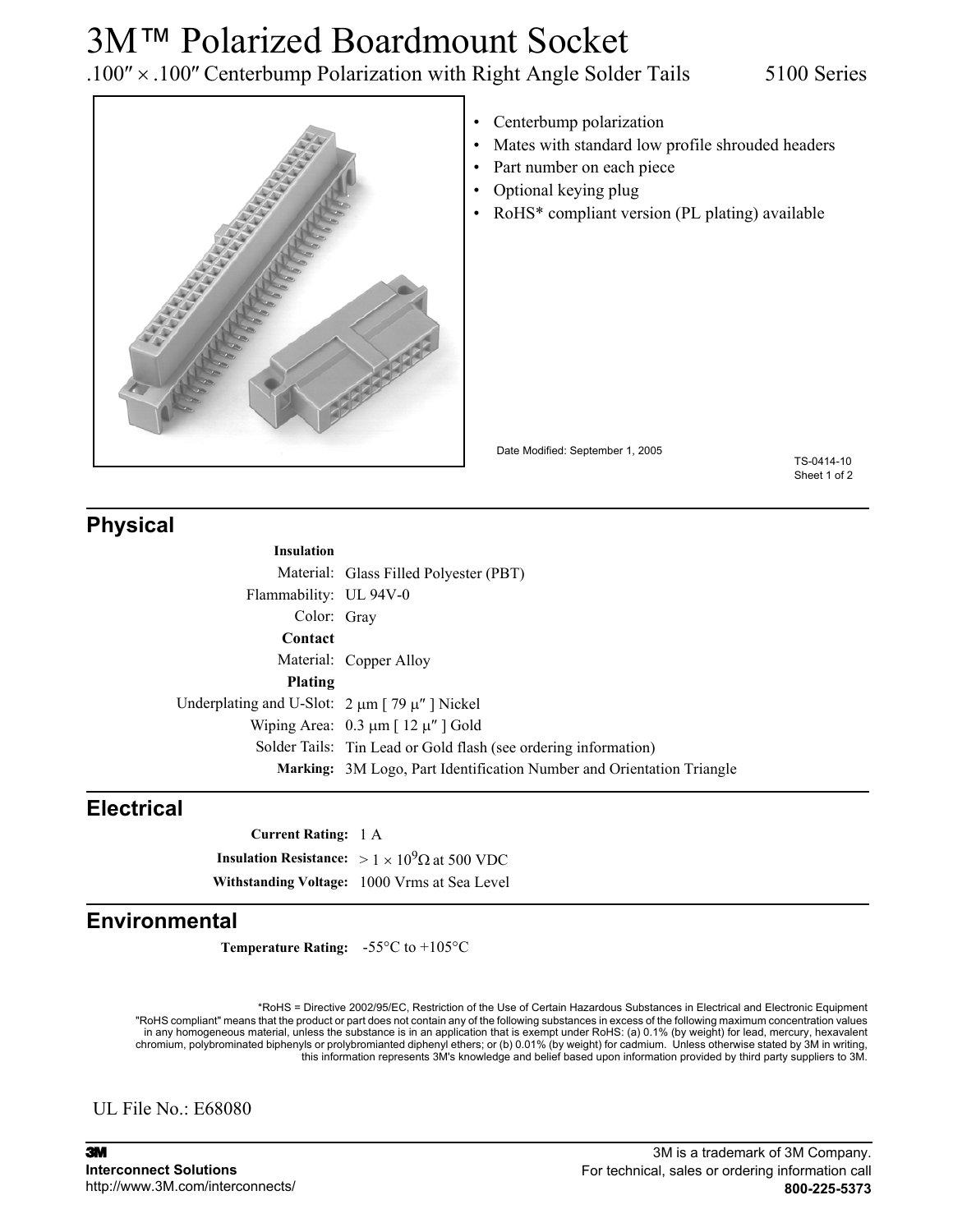# 3M™ Polarized Boardmount Socket

.100″ × .100″ Centerbump Polarization with Right Angle Solder Tails 5100 Series